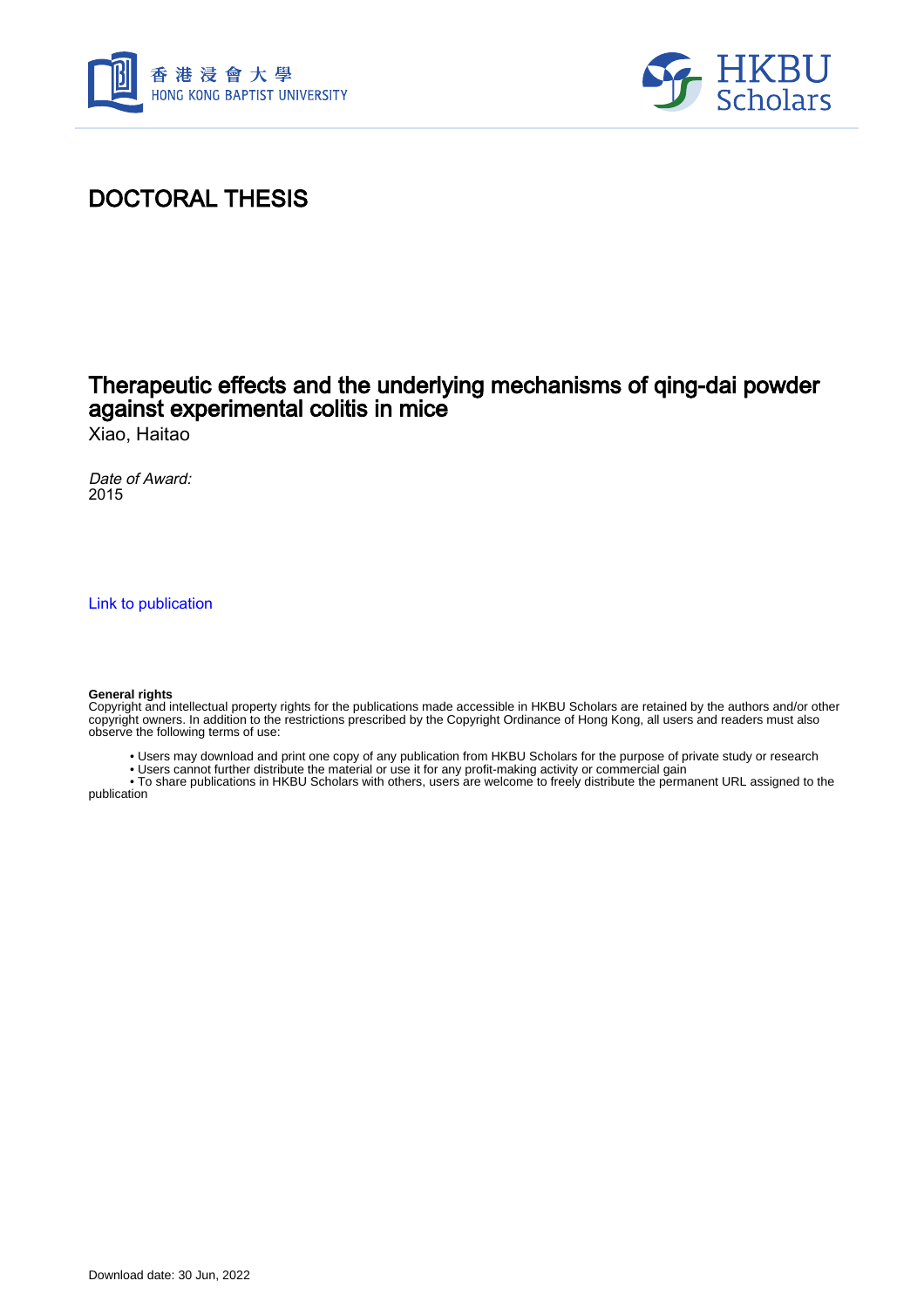#### **ABSTRACT**

Ulcerative colitis (UC), a subset of inflammatory bowel disease (IBD), is a chronic uncontrolled inflammatory condition of the intestinal mucosa. As its etiology remains unclear, no specific effective treatment is available. Therefore, development of novel strategies for IBD treatment remains a major medical need. Qing-dai Powder (QDP), an ancient herbal medicinal formula, exerted potent therapeutic effect on intractable UC patients; however, evidence-based support is needed. The aims of this study are: i) to delineate the anti-colitis effect of QDP and its underlying mechanisms in murine colitis; 2) to explore the rationality of QDP formula; 3) to investigate the anti-colitis effects of major component(s) or/and active ingredient(s) of QDP and their underlying mechanisms in murine colitis.

In the present study, the therapeutic effect of QDP on UC was investigated on dextran sulfate sodium (DSS)-induced acute murine colitis. Results showed that i) QDP dose-dependently attenuated disease activity index (DAI), colon shortening, histological damage and colonic myeloperoxidase (MPO) activity of DSS-treated mice; ii) QDP significantly decreased the infiltration of immune cells, particularly macrophages and  $CD4^+$  T cells, colonic levels of pro-inflammatory cytokines such as TNF-α, IL-1β and IL-6, and plasma level of chemokine MCP-1. In RAW 264.7 cells, QDP significantly suppressed lipopolysaccharide (LPS)-induced the production of TNF- $\alpha$  and IL-6, and the expression levels of COX-2 and iNOS via inhibiting IkB- $\alpha$  degradation and p65 nuclear translocation; Also, in primary CD4<sup>+</sup> T cells, QDP significantly suppressed the differentiation of Th1 and Th17 cells. These findings indicate that the anti-colitis effects of QDP might be associated with inhibition of inflammatory responses of colonic macrophages and  $CD4^+$  T cells.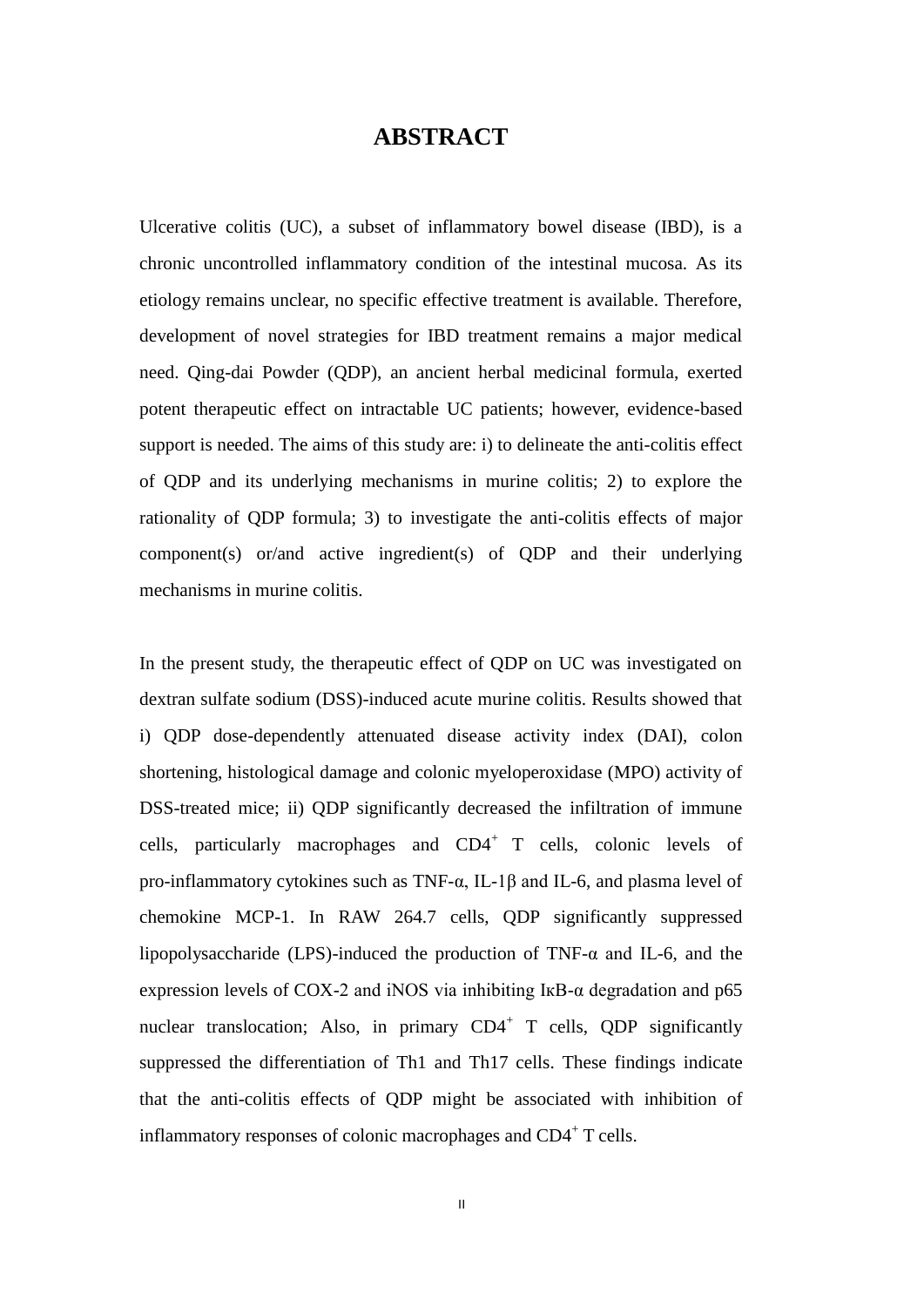QDP is composed of Qing-dai and Ku-fan. The comparative study of anti-colitis of QDP, Qing-dai and Ku-fan revealed that QDP is a reasonable TCM formula, and Qing-dai is mainly responsible for the anti-colitis effect of QDP and Ku-fan exhibits a weak beneficial effect. Mechanistically, it was found that Qing-dai significantly suppressed Th1 and Th17 responses, characterized as i) suppressing mRNA expression of Th1 cytokine IFN-γ and Th17 cytokine IL-17A, inhibiting the production of Th1 and Th17-related cytokines IFN-γ, IL-17A/F and TNF- $\alpha$  in the colon of DSS-treated mice; ii) restraining the proportions of Th1 and Th17 cells in mesenteric lymph nodes of DSS-treated mice; iii) suppressing the differentiation of Th1 and Th17 cells *in vitro.*

Indirubin is the principle active component of Qing-dai. It was found that indirubin significantly suppressed the generation of Th17 cells in DSS-treated mice, evidenced by i) suppressing the mRNA expression of IFN-γ, IL-17A, and RORγt, and inhibiting the production of IL-17A/F, TNF- $\alpha$ , IL-1 $\beta$  and IL-6 in the colon of DSS-treated mice; ii) reducing Th17 cells in mesenteric lymph nodes of DSS-treated mice through reducing GSK-3β activity and p-STAT3 expression; iii) suppressing the differentiation of Th17 cells through down-regulating the expression of GSK-3β and p-STAT3 *in vitro*.

In summary, the present study provides evidence-based support for the clinical use of QDP in the management of UC, and indicates that indirubin is the main active compound of QDP responsible for its anti-colitis effect.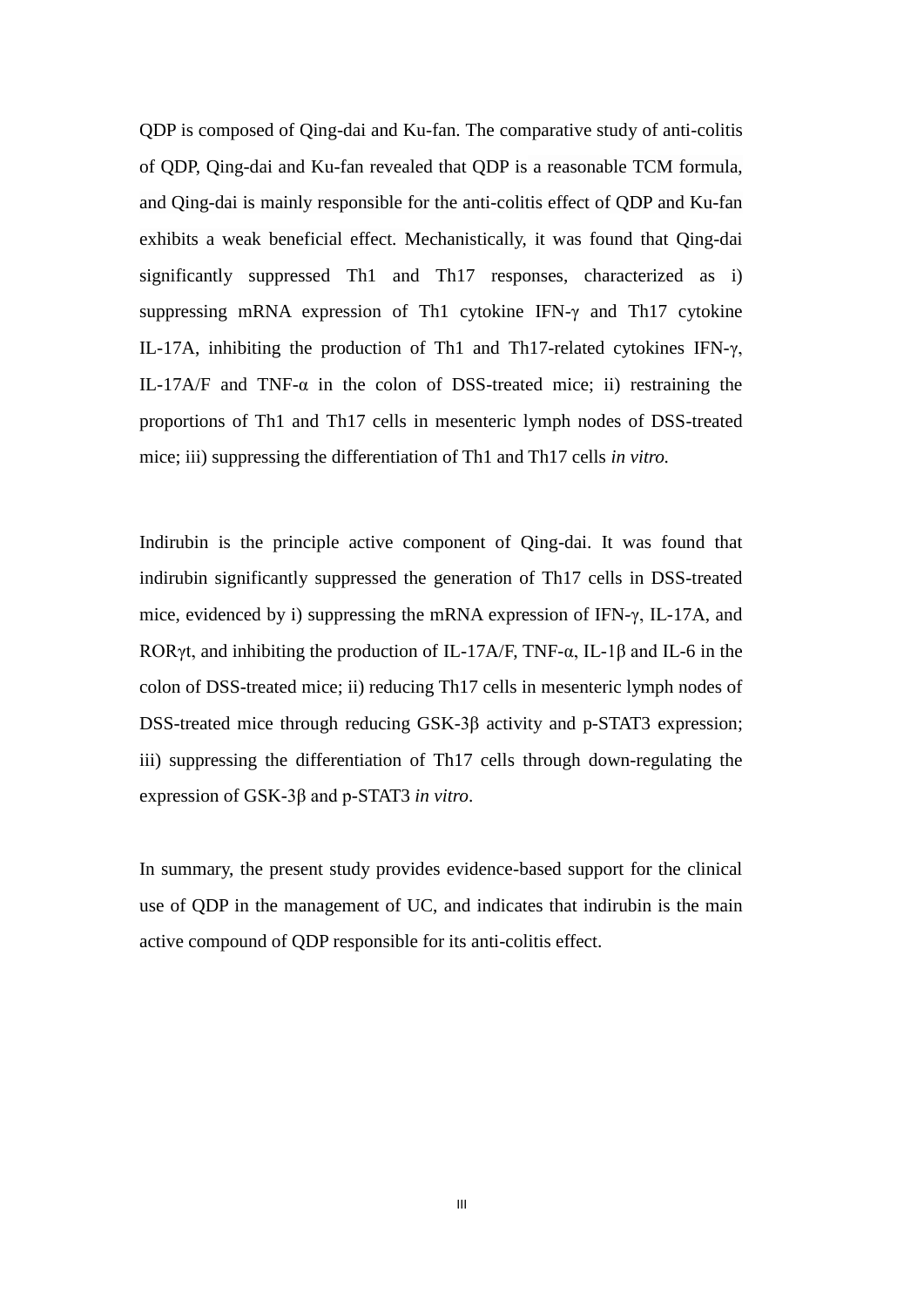# **TABLE OF CONTENTS**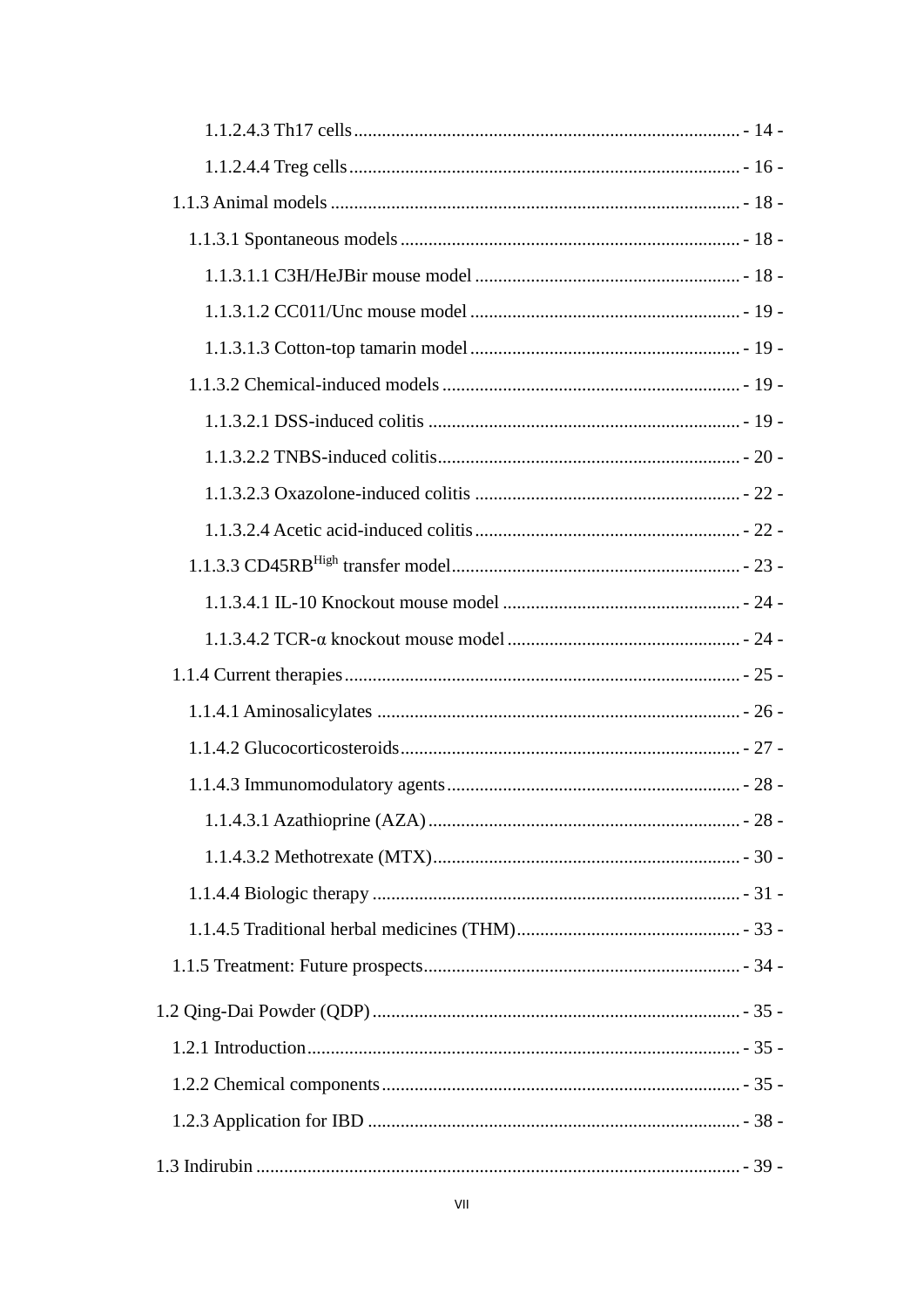| 2.3.7 Analysis of colonic macrophages and CD4 <sup>+</sup> T cells in colon tissues  - 58 - |  |
|---------------------------------------------------------------------------------------------|--|
|                                                                                             |  |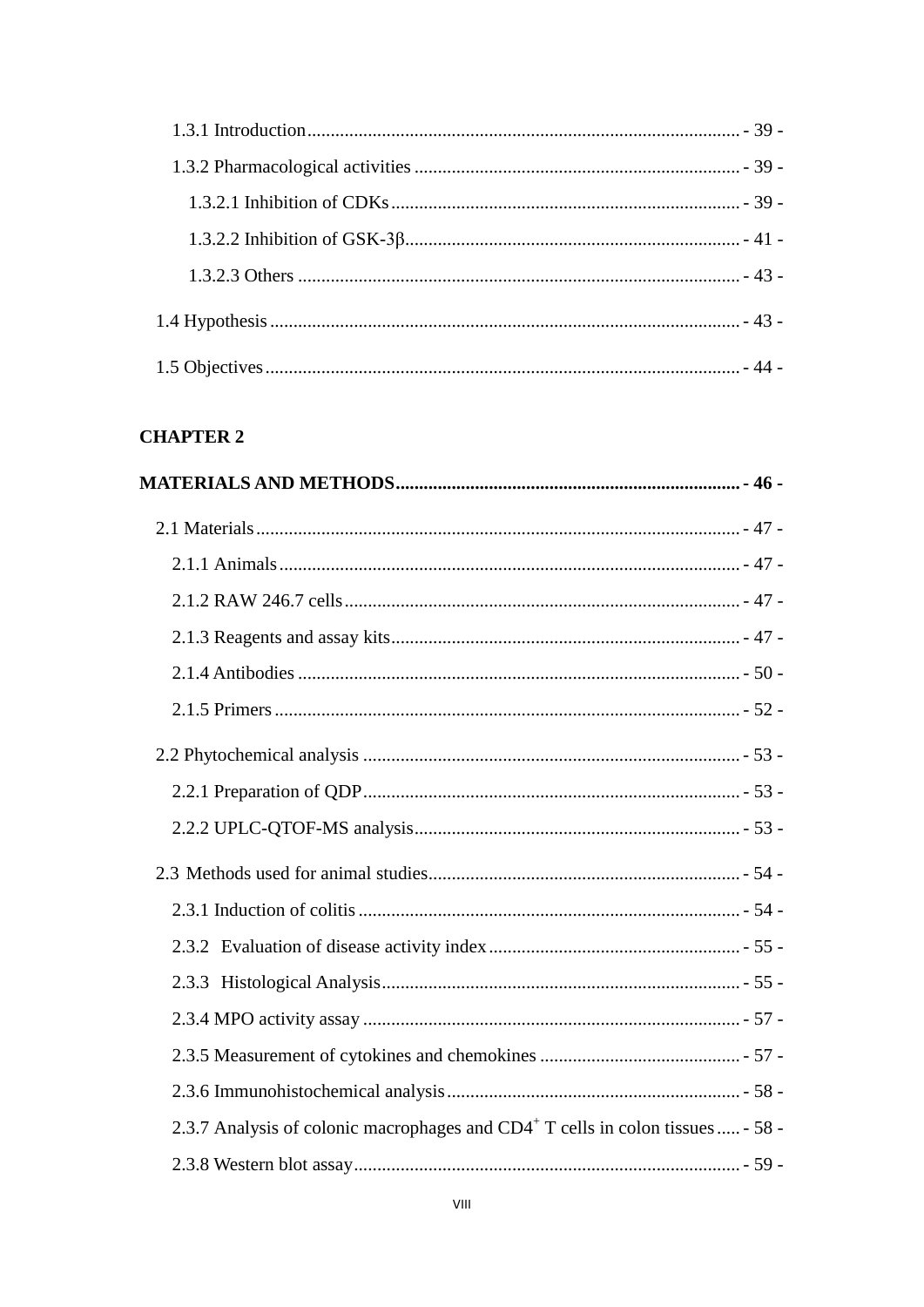| 2.3.10 Analysis of Th1, Th17 and Tregs cells in mesenteric lymph nodes - 61 -                |
|----------------------------------------------------------------------------------------------|
|                                                                                              |
|                                                                                              |
|                                                                                              |
| 2.4.3 Measurement of cytokines produced from RAW 264.7 cells  - 63 -                         |
| 2.4.4 Immunofluorescence Analysis of NF-κB (p65) translocation in                            |
|                                                                                              |
|                                                                                              |
|                                                                                              |
|                                                                                              |
| 2.4.6.2 Preparation of mouse na ve CD4 T cells by CD4 <sup>+</sup> CD62L <sup>+</sup> T Cell |
|                                                                                              |
|                                                                                              |
|                                                                                              |
|                                                                                              |
|                                                                                              |
|                                                                                              |

| ODP PROMOTES RECOVERY OF COLITIS AND INHIBITS                     |  |
|-------------------------------------------------------------------|--|
| <b>INFLAMMATORY RESPONSES OF COLONIC MACROPHAGES AND CD4</b>      |  |
|                                                                   |  |
|                                                                   |  |
|                                                                   |  |
|                                                                   |  |
|                                                                   |  |
| 3.3.2 QDP decreased colonic tissue damage and reduced colonic MPO |  |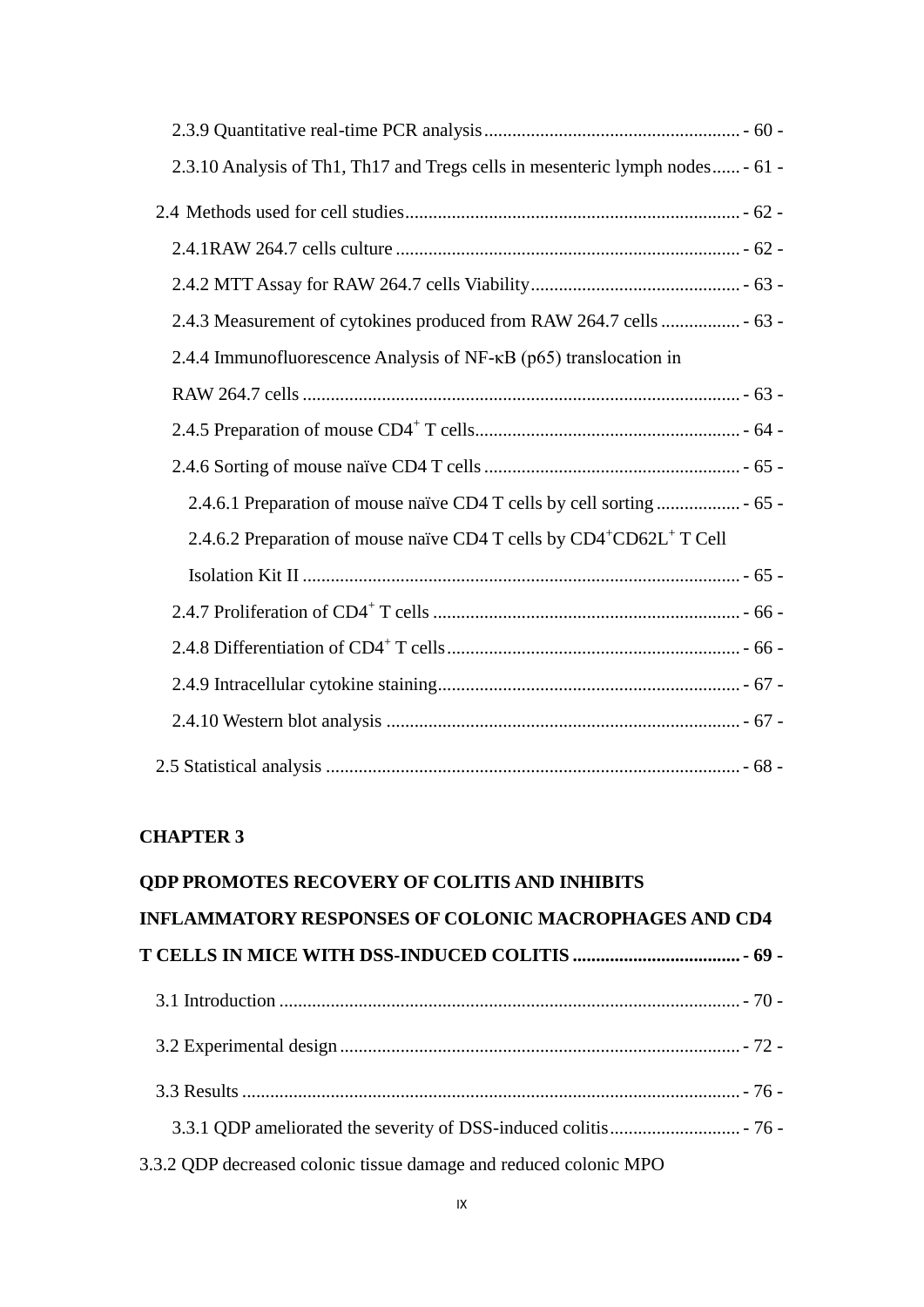| 3.3.3 QDP suppressed the production of colonic pro-inflammatory cytokines             |  |
|---------------------------------------------------------------------------------------|--|
|                                                                                       |  |
| 3.3.4 QDP decreased the infiltration of macrophages in the colon of DSS-              |  |
|                                                                                       |  |
| 3.3.5 QDP suppressed the production of TNF- $\alpha$ and IL-6 and expression          |  |
|                                                                                       |  |
| 3.3.6 QDP reduced I $\kappa$ B- $\alpha$ degradation and p65 nuclear translocation in |  |
|                                                                                       |  |
| 3.3.7 QDP decreased the proportion of CD4 <sup>+</sup> T cells and mRNA expression    |  |
|                                                                                       |  |
| 3.3.8 QDP inhibited the differentiation of Th1 and Th17 cells in vitro  - 88 -        |  |
|                                                                                       |  |
|                                                                                       |  |

# **COMPARATIVE STUDY OF CHEMICAL COMPONENTS AND ANTI-COLITIS EFFECTS OF QDP AND ITS MEDICINAL MATERIALS - 94 -**

| 4.3.1 Identification of major components in QDP and Qing-dai by            |
|----------------------------------------------------------------------------|
|                                                                            |
| 4.3.2 Anti-colitis effects of QDP and its medicinal materials Qing-dai     |
|                                                                            |
| 4.3.2.1 Effects of QDP and its medicinal materials on the severity of      |
|                                                                            |
| 4.3.2.2 Effects of QDP and its medicinal materials on histological changes |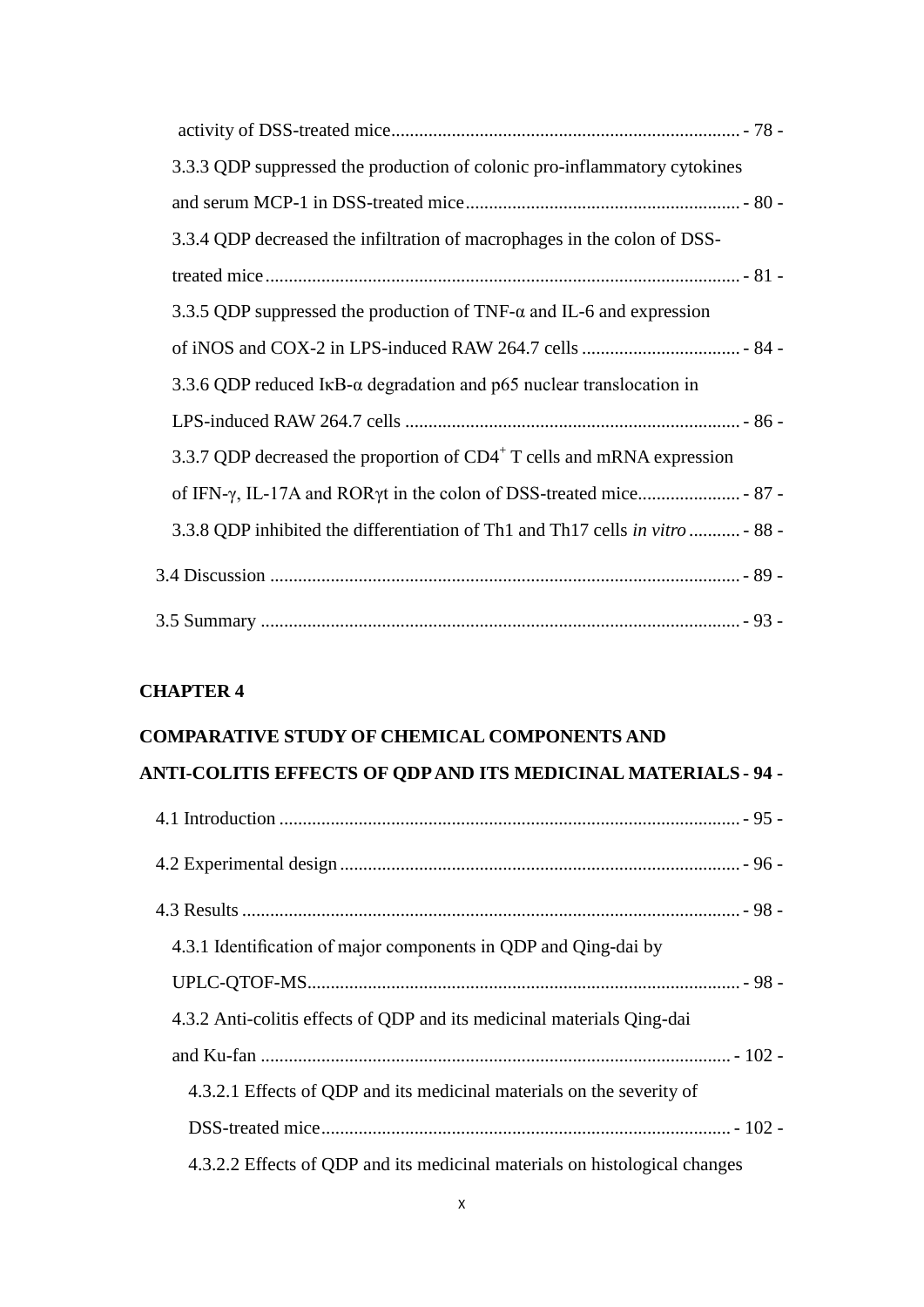| 4.3.2.3 Effects of QDP and its medicinal materials on colonic MPO      |  |
|------------------------------------------------------------------------|--|
|                                                                        |  |
| 4.3.2.4 Qing-dai and Ku-fan in QDP exhibited an additivity to mitigate |  |
|                                                                        |  |
|                                                                        |  |
|                                                                        |  |

#### **QING-DAI ATTENUATES DSS-INDUCED COLITIS THROUGH**

| 5.3.1 Qing-dai ameliorated the severity of DSS-induced colitis in mice - 115 -                 |
|------------------------------------------------------------------------------------------------|
| 5.3.2 Qing-dai suppressed Th1- and Th17-characterized cytokines in the                         |
|                                                                                                |
| 5.3.3 Qing-dai reduced the proportions of Th1 and Th17 cells in the colon                      |
|                                                                                                |
| 5.3.4 Qing-dai suppressed the differentiation of Th1 and Th17 cells                            |
|                                                                                                |
| 5.3.5 Qing-dai suppressed the phosphorylation of p38 and ERK, and                              |
| inhibited the degradation of $I \kappa B$ - $\alpha$ in the colon of DSS-treated mice  - 123 - |
|                                                                                                |
|                                                                                                |
|                                                                                                |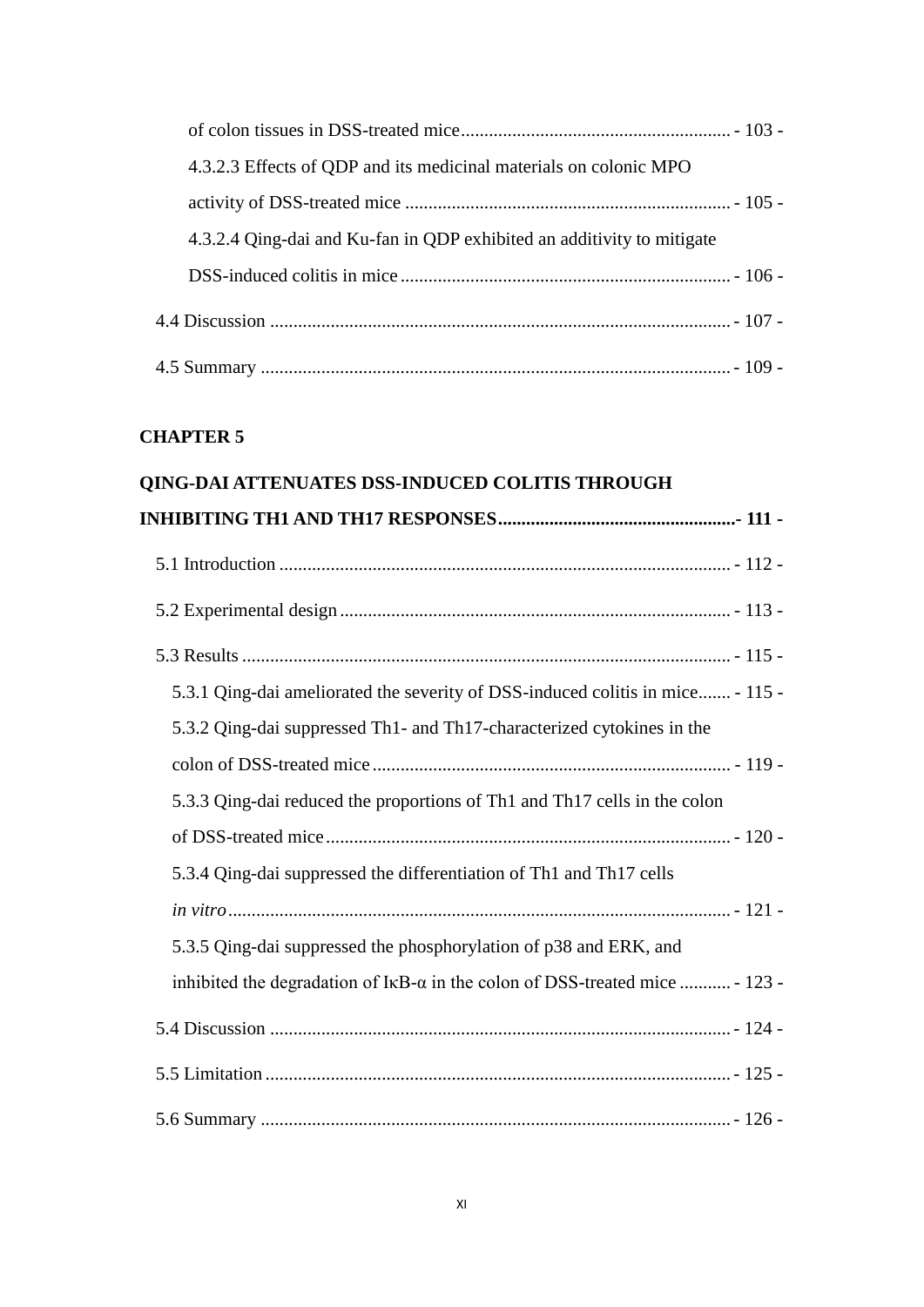# **INDIRUBIN SUPPRESSES TH17 DIFFERENTIATION THROUGH INHIBITION OF GSK-3β SIGNALING IN DSS-INDUCED COLITIS ......- 127 -**

| 6.3.1 Indirubin ameliorated the severity of DSS-induced colitis in mice - 131 - |
|---------------------------------------------------------------------------------|
| 6.3.2 Indirubin suppressed Th17-related cytokines in the colon of DSS-          |
|                                                                                 |
| 6.3.4 Indirubin reduced the proportions of Th1 and Th17 cells in                |
|                                                                                 |
| $6.3.5$ Indirubin up-regulated GSK-3 $\beta$ phosphorylation and reduced STAT3  |
| phosphorylation in mesenteric lymph nodes of DSS-treated mice  - 139 -          |
| 6.3.6 Indirubin suppressed the differentiation of Th17 cells via                |
|                                                                                 |
|                                                                                 |
|                                                                                 |

| 7.1.1 QDP promoted the recovery of colitis and reduced inflammatory                       |
|-------------------------------------------------------------------------------------------|
| responses of colonic macrophages and CD4 <sup>+</sup> T cells in DSS-treated mice - 146 - |
| 7.1.2 Qing-dai is mainly responsible for the anti-colitis effect of QDP, and              |
| its beneficial effect is associated with suppression of Th1 and Th17                      |
|                                                                                           |
| 7.1.3 Indirubin suppressed the differentiation of Th17 cells in DSS-induced colitis       |